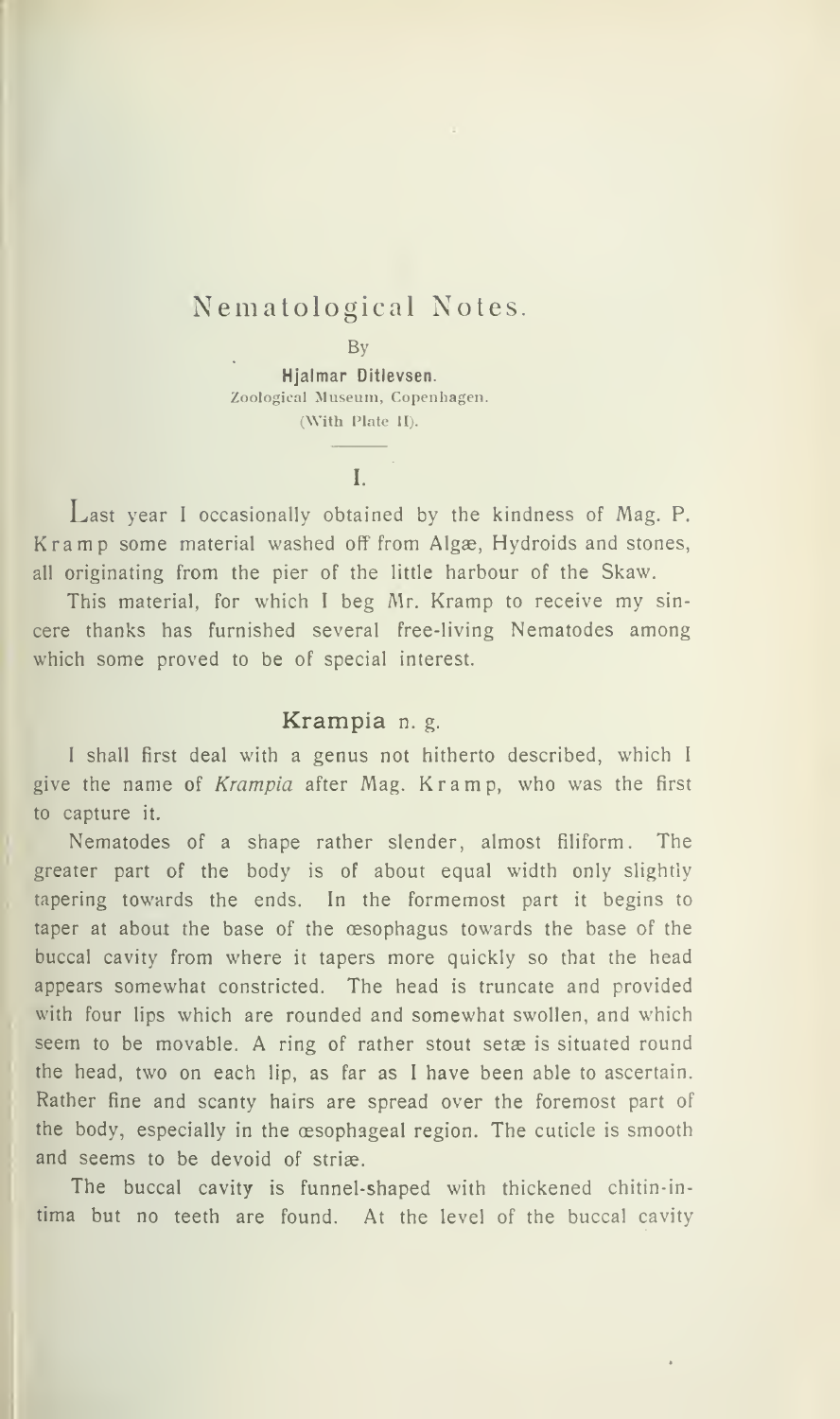there are seen some chitinous thickenings which seem to have their place in the outer layer of the  $\infty$  pophagus itself (fig. -), a feature rather strange and, as far as I am aware, hitherto unique among freeliving Nematodes. The æsophagus, rather thin in its distal part, increases evenly towards its base, where it is somewhat expanded without forming a true bulb. The nerve ring is of considerable size and situated at about the middle of the æsophagus.

Ventral gland present. Excretory duct opens on the ventral lip cephalad to the setæ, by means of a very long chitinous tube issuing from a rather large ampulla. Female organ unsymmetrical; the vulva is situated a considerable distance behind the middle. Spicules rather straight. There are no accessory pieces, no supplementary organ, no masculine papillæ.

### Krampia acropora n. sp. .<br>Pl. 11, figs. 1, 2, 5.

Three specimens are present, one male, the length of which makes 3,o mm, one mature female at <sup>a</sup> length of 3,2 mm, the uterus of which contains eight shell-eggs, and a young specimen, not sexually differentiated and only measuring 1,8 mm.

The shape is slender, almost filiform and only slightly tapering towards the ends. The greater part of the body is of about equal width. The front end tapers slightly from about the base of the æsophagus till the base of the buccal cavity ; from here it tapers ^ more quickly so that the head appears somewhat constricted. The front-end is truncate and provided with four, presumably movable lips, distally rounded and somewhat swollen. In the hind-part the body keeps its width until caudad to the vulva whence it tapers slightly towards the anal aperture. The tail is short, conical in both sexes, and ventrally curved.

The cuticle is smooth; even with immersion lens (Zeiss Apochr. 2 mm) I have not been able to perceive the slightest trace of striæ. On the head is found a crown of eight rather stout setæ, situated two on each of the four lips. Moreover rather fine and scanty hairs are found spread over the foremost part of the body, especially in the æsophageal region. No lateral organ is observed.

The buccal cavity is rather spacious and regularly funnel-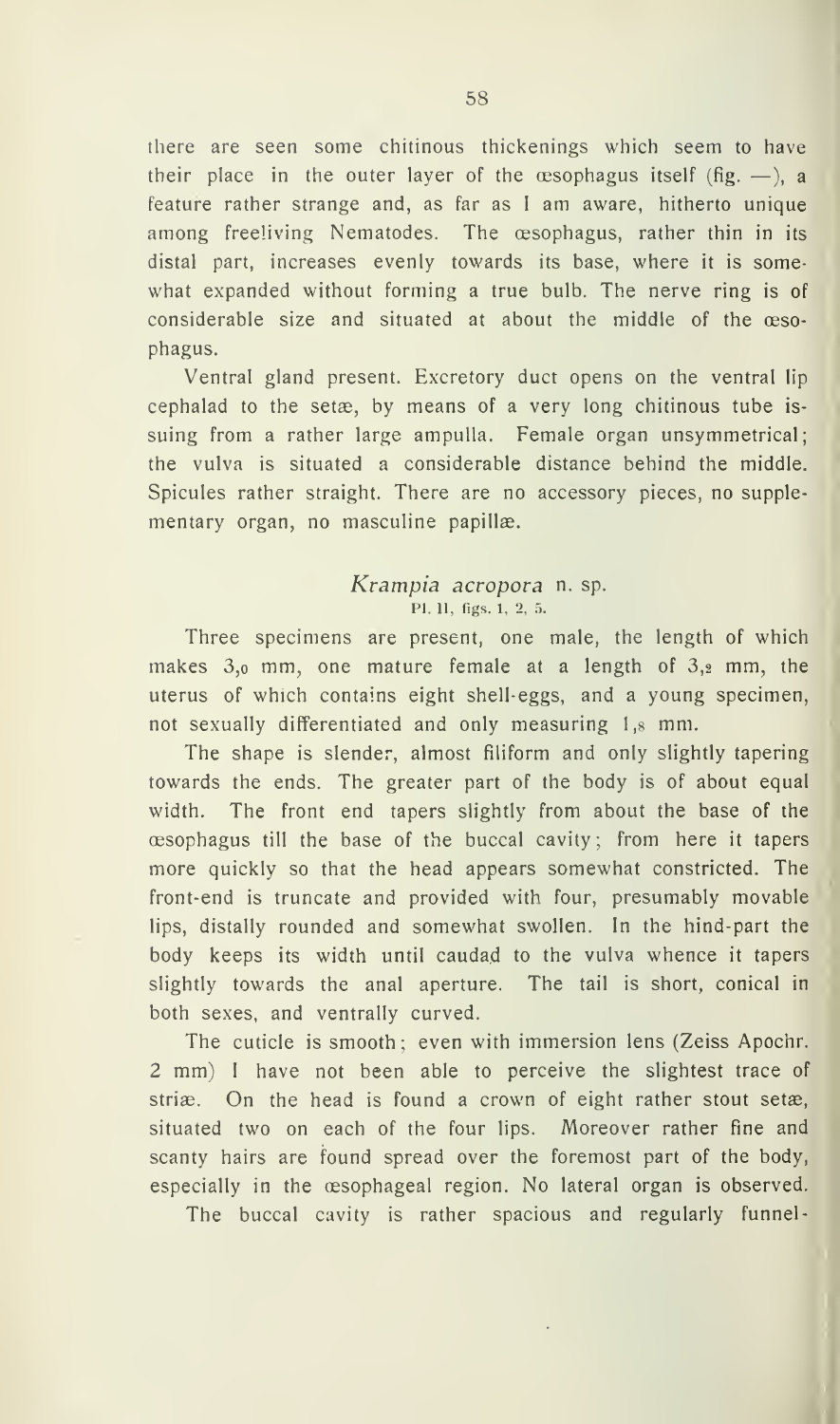shaped ; its walls are thickened, smooth, and devoid of teeth. The æsophagus is of about equal width throughout the greater part of its length; only in the proximal third it increases towards its base where it is somewhat expanded without forming a true bulb. The nerve ring, which is distinct and rather thick, is situated at about the middle of the æsophagus. As far as <sup>I</sup>have been able to as certain there are seen at the level of the buccal cavity in the outer layer of the æsophagus itself some chitinous differentiations presenting themselves as rodlike features. The are plainly seen in the figure 0. As far as <sup>I</sup>am aware something like this is hitherto unique among freeliving Nematodes.

The ventral gland is lengthened and situated along the side of the intestine a considerable distance behind the base of the æsophagus. <sup>I</sup> have the impression that it is of considerable size but as it is rather indistinct <sup>I</sup> am not sure that <sup>I</sup> have succeeded in observing its limits. Its efferent apparatus is of particular interest; as usual in freeliving Nematodes the duet is of protoplasmatic structure and is a part of the secernating cell itself; it is of considerable width and ends with a large ampulla which is of the same structure as the duet. From this ampulla issues an exceedingly long efferent tube of chitinous structure and opening in the very front end on the ventral side of the ventral lip, cephalad to the cephalic bristles. This feature is, as far as <sup>I</sup> am aware, quite unique among freeliving Nematodes. The length of the tube makes in the fullgrown female of 3,2 mm 48  $\mu$ ; only a small part of the ampulla is formed by the tube and consequently this part is chit inous.

<sup>I</sup> shall here remark that, concerning a uniform nomenclature, I call the protoplasmatic part of the efferent apparatus, "efferent  $duct<sup>u</sup>$  and the chitinous part, originating from a cuticular invagination "efferent tube" as I did in my last papers dealing with freeliving Nematodes. It will, <sup>I</sup> think, be convenient to keep distinct these two designations.

The female organ is single. The vulva is situated <sup>a</sup> considerable distance behind the middle: the antevaginal part of the body is in proportion to the postvaginal part as about 3 to <sup>1</sup>. No vaginal glands have been observed. In the uterus are found eight shell-eggs of the usual ovoid shape. The spicules are rather straight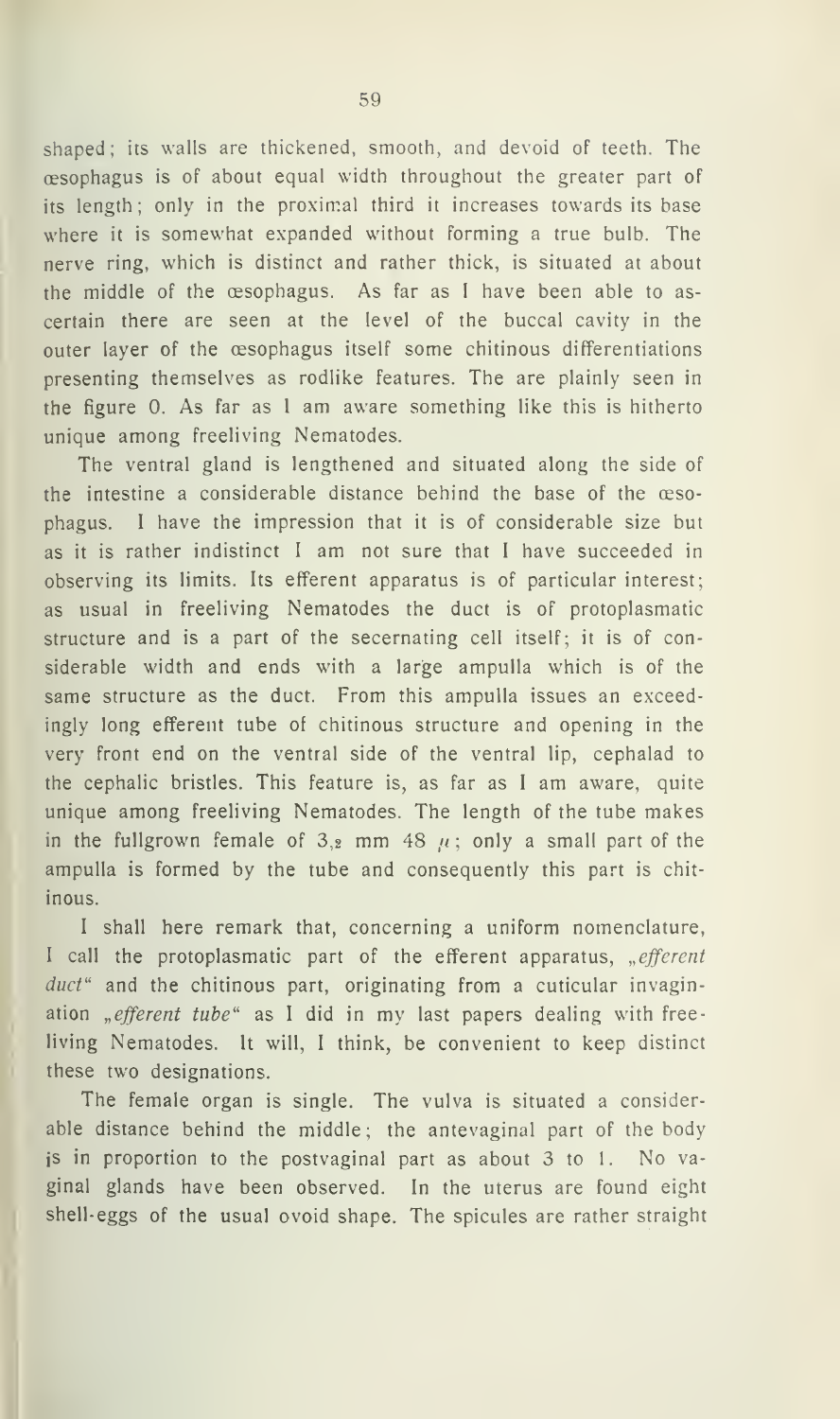and provided with a knob in their proximal end; distally they are somewhat expanded and end with an acute tip. Their length makes  $30 \mu$ . Supplementary organ and masculine papillæ are lacking.

Female:  $\alpha = 57, \beta = 8, \gamma = 50.$ Male:  $\alpha = 75, \beta = 8, \gamma = 75.$ 

### Seuratiella.

In my paper "Marine freliving Nematodes from Danish waters" I established a new genus, named Seuratia after the French Nematologist Seurat. Seurat was kind enough to inform me that the name Seuratia was already preempted and proposed to alter the name into Seuratiella. <sup>I</sup> am glad to be able to follow his proposition now as <sup>a</sup> new species of the named genus was found in the material from the Skaw.

#### Seuratiella pellucida n. sp. PI. II, figs. 4, 7, 8.

Only a single specimen is present, a male the length of which makes 1,2 mm. The body is rather slender and of about the same width througout its whole length. The head is truncate and the foremost part of the body tapers from about at the level of the excretory pore towards the front.

The cuticle is — as in the earlier described species of this genus — transversally striated and provided with <sup>a</sup> system of mi nute points, arranged in transverse rows. As in Seuratiella gracilis these points are hardly visible under high magnifying powers (Apochr. 2 mm). On the head is found <sup>a</sup> ring of rather stout setæ, somewhat longer than those known in species from the Limfjord. The lateral organ is of the same spiral-shape as in  $S$ . gracilis but inconsiderably smaller. While in the latter the diameter of the spiral makes  $6 \mu$  it only measures c. 5 in S. pellucida. I shall remark that the specimen of  $S$ . gracilis is of the same length as the specimen of S. pellucida, namely 1,2 mm.

The buccal cavity is deeper and not as wide as in S. gracilis, a feature which is plainly seen when comparing the respective figures of the front part of the two species. No trace of teeth is found. As in S. gracilis an eye-spot is seen a short listance be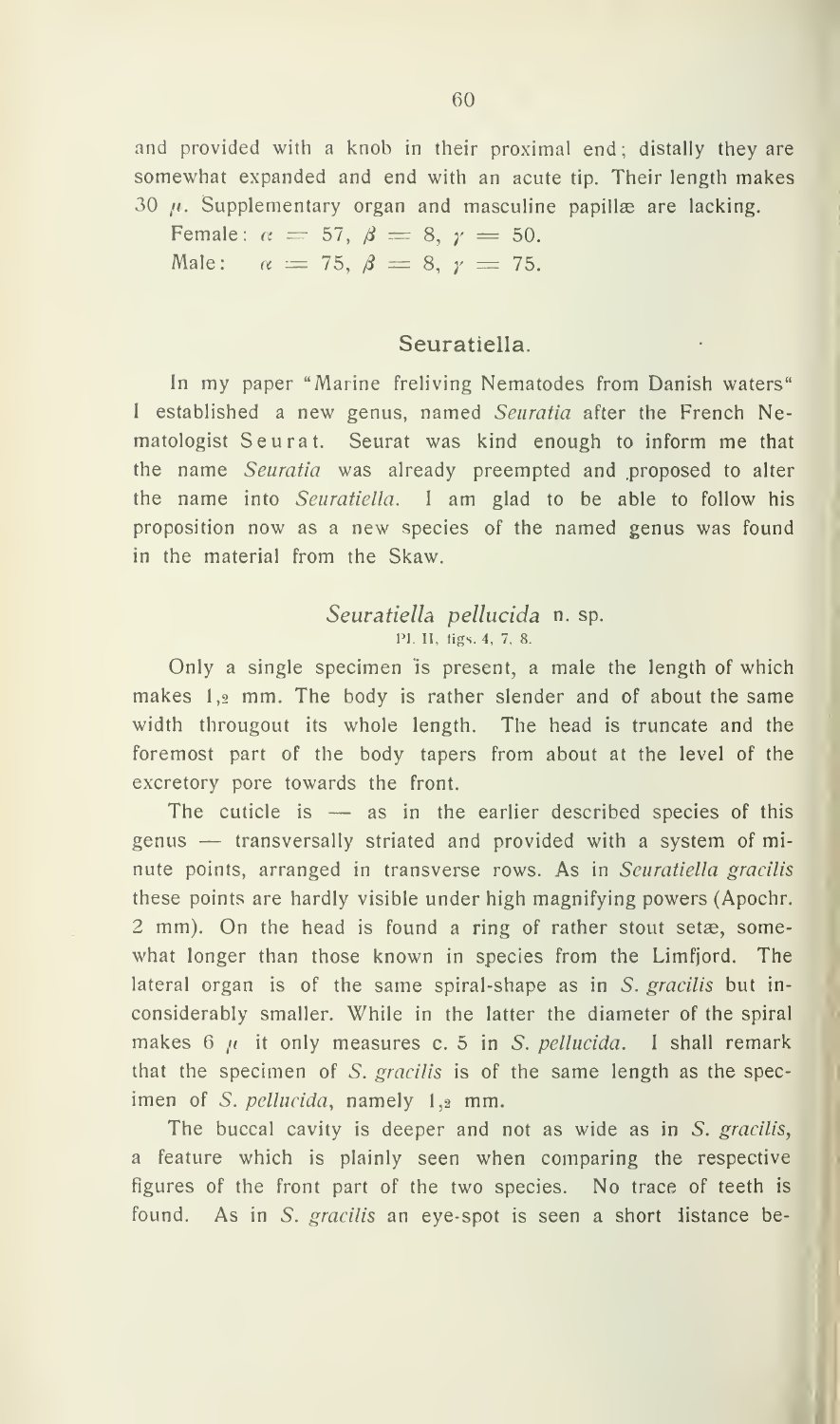hind the lateral organ. It is beyond doubt that this eye which consists of <sup>a</sup> cyathiform pigment heap has been lens-bearing as has presumably also been the case in S. gracilis in which the pigmentheap is of essentially the same shape.

Oesophagus is of uniform width throughout its whole length. The nerve ring is rather indistinct and situated at the beginning of the proximal third of the æsophagus. The intestinal cells are crowded with large refringing granules.

In S. gracilis 1 have not succeeded in observing a ventral gland; but as this organ is present in S. pellucida it is probably not missing in the former. In the species under consideration it is situ ated some distance behind the base of the æsophagus and alongside the intestine. The excretory pore is found at about the level of the eye-spot, c. 25  $\mu$  behind the front in the specimen at my disposal.

The spicules are slightly curved and provided with an inconspicuous dilatation in the proximal end, behind which is seen a necklike constriction. The accessory -pieces are rather large and acute in their proximal end. Distally they are expanded and form a sheath which surrounds the the distal part of the spicules, not unlike what is found in certain species of Cyatholaimus no doubt a closely related genus. As in S. gracilis three small supplementary organs are seen, and cephalad to these a single, large supplementary organ. This latter is in the species under consideration large and almost straight, not curved as in S. gracilis. The distance between two of the small supplementary organs makes c.10  $\mu$ . The distance between the large supplementary organ and the most cephalad of the small organs makes c. 30  $\mu$ , and the distance from the most caudad of the small supplementary organs to the anal aperture makes c. 25  $\mu$ .

 $\alpha = 37.5.$   $\beta = 7.4.$   $\gamma = 25.$ 

### Oncholaimus skawensis n. sp. PI. II. figs. 3, G.

Among the Nematodes from the harbour of the Skaw was found <sup>a</sup> single male specimen of an Oncholaimus which <sup>I</sup> have not been able to refer to any known species.

The shape is rather slender, almost filiform ; the body is not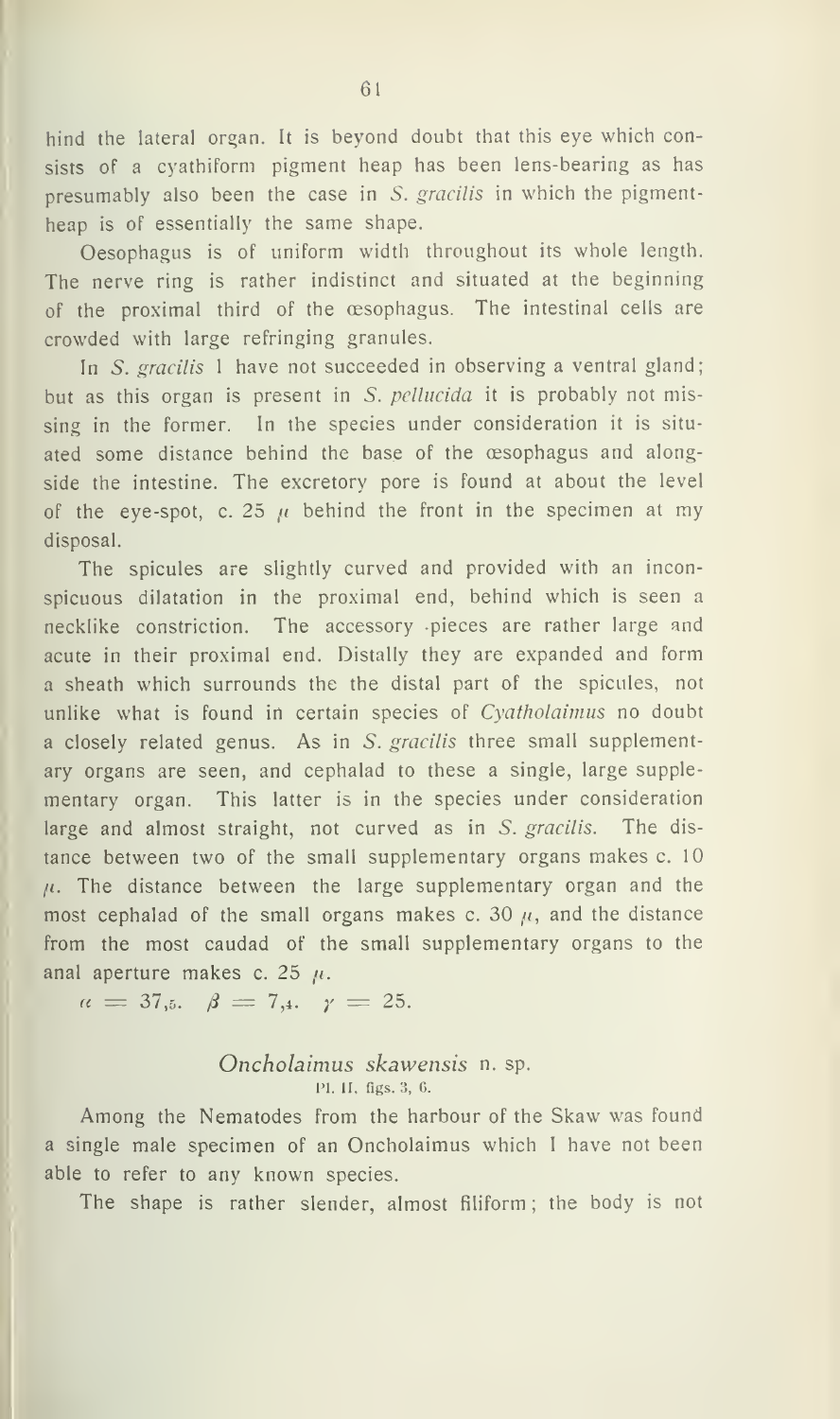convoluted in preserved condition, only slightly curved. The length makes 2,8 mm. It is of about equal width throughout its whole length; only in the extremitis it is slightly tapering. The cuticle appears to be smooth and no markings neither transverse nor longitudinal are seen. The head is provided with <sup>a</sup> crown of rather Short setæ, presumably eight in number. No lateral organ has been observed.

The buccal cavity is rather long in proposition to its width; its length makes c. 30  $\mu$  while its width is only 14  $\mu$ . Of the teeth the left subventral one is the largest. The æsophagus is of medium length and of about equal width throughout its whole length; only towards its base it increases somewhat. The nerve ring is situated inconsiderably cephalad to the middle of the æsophagus. The intestinal cells are crowded with refringing granules. The ventral gland is situated somewhat behind the base of the esophagus, and the excretory pore about 50  $\mu$  behind the front. Immediately behind the excretory pore a rather stout bristle is seen.

The spicules are almost straight and provided with a little knob in the proximal end; behind the knob is a necklike constriction whence the spicule increases in width. Towards the distal end it tapers rather strongly. No accessory pieces have been observed. The length of the spicules makes c. 36  $\mu$ . Round the ano-genital aperture is found a cup-shaped invagination, the edge of which is set with short, coarse bristles with acute tip. The tail is rather thin, almost finger-shaped. On its ventral side is found two blunt projections in each of which is seen a slightly curved spine with very acute tip. These spines having their proximal ends in the interior of the tail penetrate the cuticle and their distal ends project on the ventral side of the tail. <sup>I</sup> have not been able to decide whether these spines are hollow and efferent ducts for glands or whether they are solid.

$$
a = 58,3. \quad \beta = 7,14. \quad \gamma = 35,0.
$$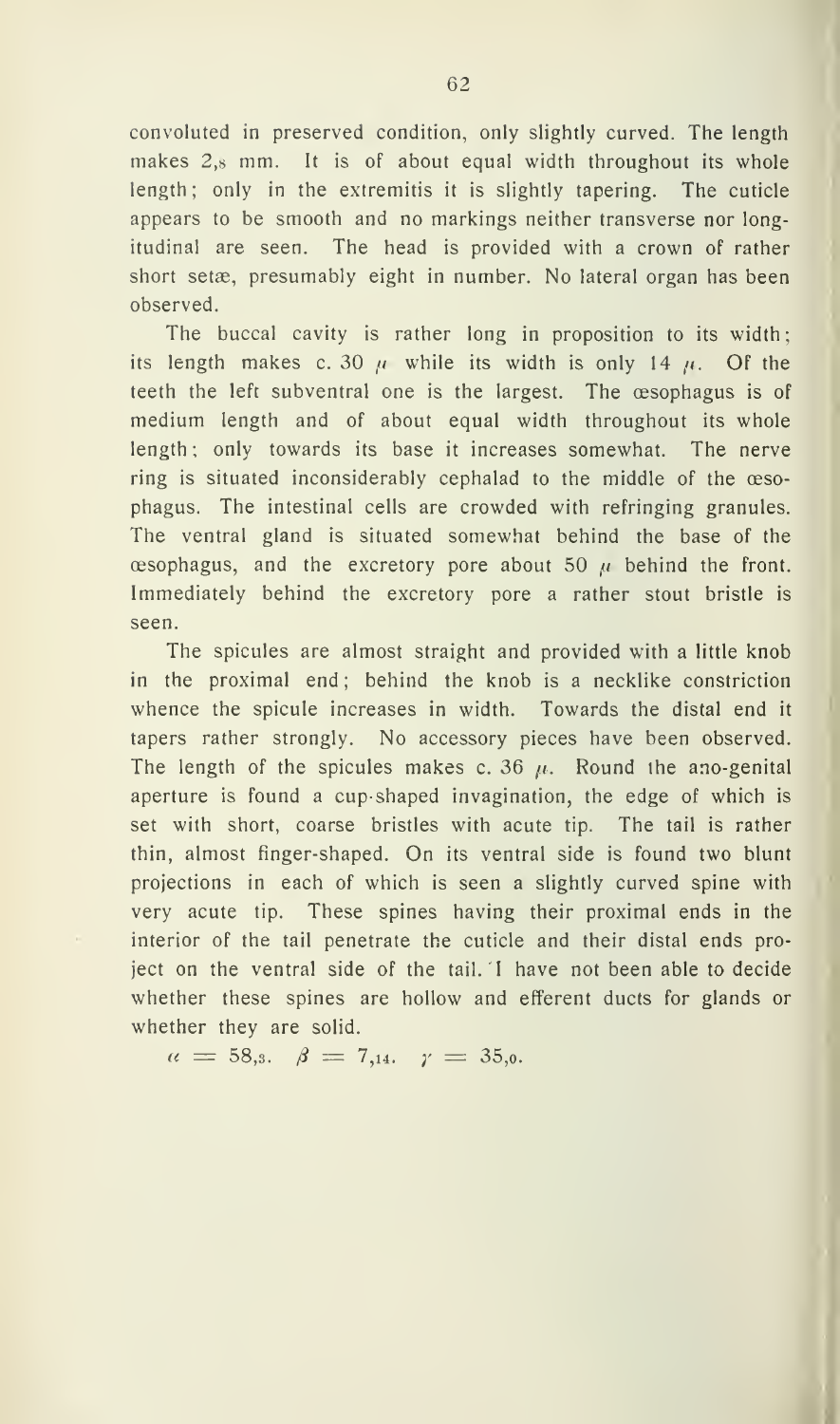II.

In the summer  $1917$  I had a stay at the Fresh-water biological laboratory at Suserup for which <sup>I</sup> am much indebted to the Director, Dr. Wesenberg-Lund. It was my intention to study the Nematode-fauna of some of our lakes, localities which <sup>I</sup> had hitherto not had the opportunity of examining.

Unfortunately <sup>I</sup> had not the full advantage of my stay which <sup>I</sup> was obliged to interrupt before the time on account of ill-helth. But as till now <sup>I</sup> have had no opportunity to resume my investigations rationally, <sup>I</sup> have found it suitable to impart communication of different species of land- and freshwater forms which <sup>I</sup> have met with in Suserup and in other localities during the last years.

The following species mentioned are all new to the Danish fauna with the exception of Chromadora Örleyi.

### Aphanolaimus aquaticus Daday.

This interesting form was first taken in Ungarn and described by V. Daday. Later on it was known from the East Alps and from Bukowina (Micole tzky), from Switzerland, where it was taken in the lake of Geneva (Stefan sky) and in mosses from the High- Alps (Menzel). Furthermore it was recorded from South-Africa, Sambesi (Micoletzky). It thus proves to be a species with a wide geographical range.

During my stay at Suserup <sup>a</sup> single male specimen was captured in the lake of Tjustrup-Bavelse. It was found in bottom material, and in spite of earger searching I did not succeed in finding any more.

The Danish specimen agrees rather well with the copious description by Micoletzky. As to the preanal papillæ I shall state as following. There are nine in all; in shape the chitinous ducts differ somewhat from those in the figure of Micoletzky. While in the latter the named duets are seen as perfectly straight rods the same organs are in Danish specimen slightly curved and pro vided with a little, but plainly observable knoblike dilatation in their proximal end. — It is perhaps <sup>a</sup> question, whether these papillæ are to be cailed so or not more correctly supplementary

I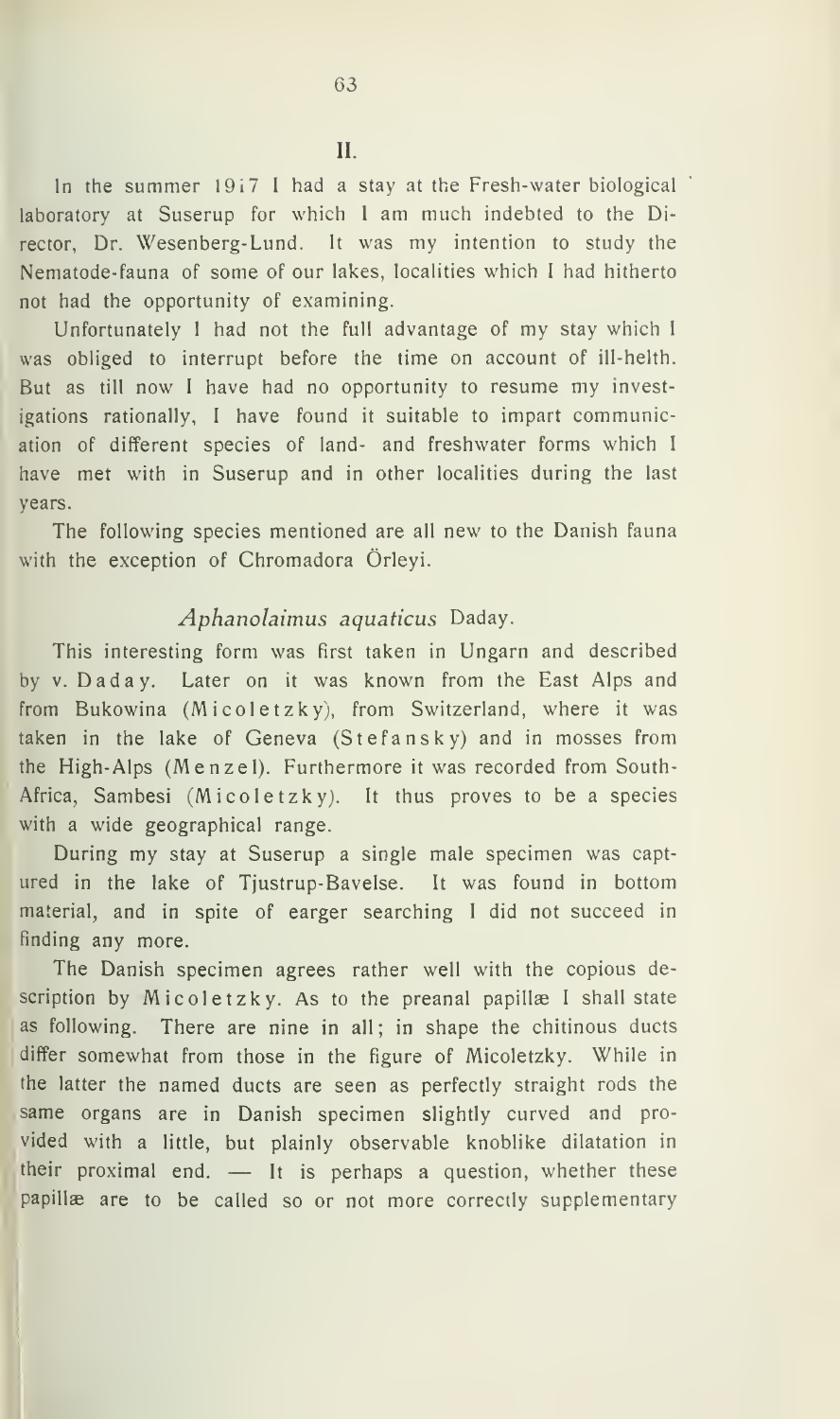organs. In the form under consideration the chitinized "rods"s are in my opinion efferent ducts for glands or perhaps a glandular syncytium having its place in the body-cavity. In the figure by Micoletzky this glandular mass is plainly seen and Micoletzky mentions it in the text as "eine drusige Partie". It is in my opinion difficult to see any essential difference between these pa pillæ in *Aphanolaimus* and the corresponding organs in the males of other freeliving Nematodes, f. i. Seuratiella or Parasabatieria ornata ; in the latter <sup>I</sup> have stated the presence of a similar glan dular syncytium. Perhaps the supplementary organs in such genera as Enoplolaimus, Thoracostoma and Phanoderma are more highly differentiated, but also in these forms they seem to be homologous organs; in the last named genera they are hitherto only found single.

# Chromadora Ratzeburgensis Linst.

In the lake of Tjustrup-Bavelse were found two species of Chromadora both exceedingly common, namely C. Oleyi d. M. and C. Ratzeburgensis Linst., the last named new to the Danish fauna. The æcological behavior of these two species is mainly the same and their occurrence in the different biocænoses mainly the same. <sup>I</sup> have noted the following:

C. Orleyi: In chalk on Potamogeton lucens-leaves, in Spongilli, in chalk on stones at the shore (Krustenstein of Micoletzky), mud on Unio-shells. C. Ratzeburgensis: In the bottom near the shore, in chalk on Potamogeton lucens-leaves, in chalk on stones at the shore, among Algæ on Nymphæa (Aufwuchs of Micoletzky).

In his important paper dealing with the freeliving Nematodes of the East Alps H. Micoletzky states that C. Ratzeburgensis oc curs in the "Attersee" "als dominierende Uferform" and "in allen untersuchten Bioccenosen aufgefunden". It is interesting that the same is practically the case with the same species in the lake of Tjustrup-Bavelse in Denmark, and also proves to hold good for the closely related form C. Orleyi, at any rate at that time in which <sup>I</sup> had an opportunity of investigating the conditions in this respect.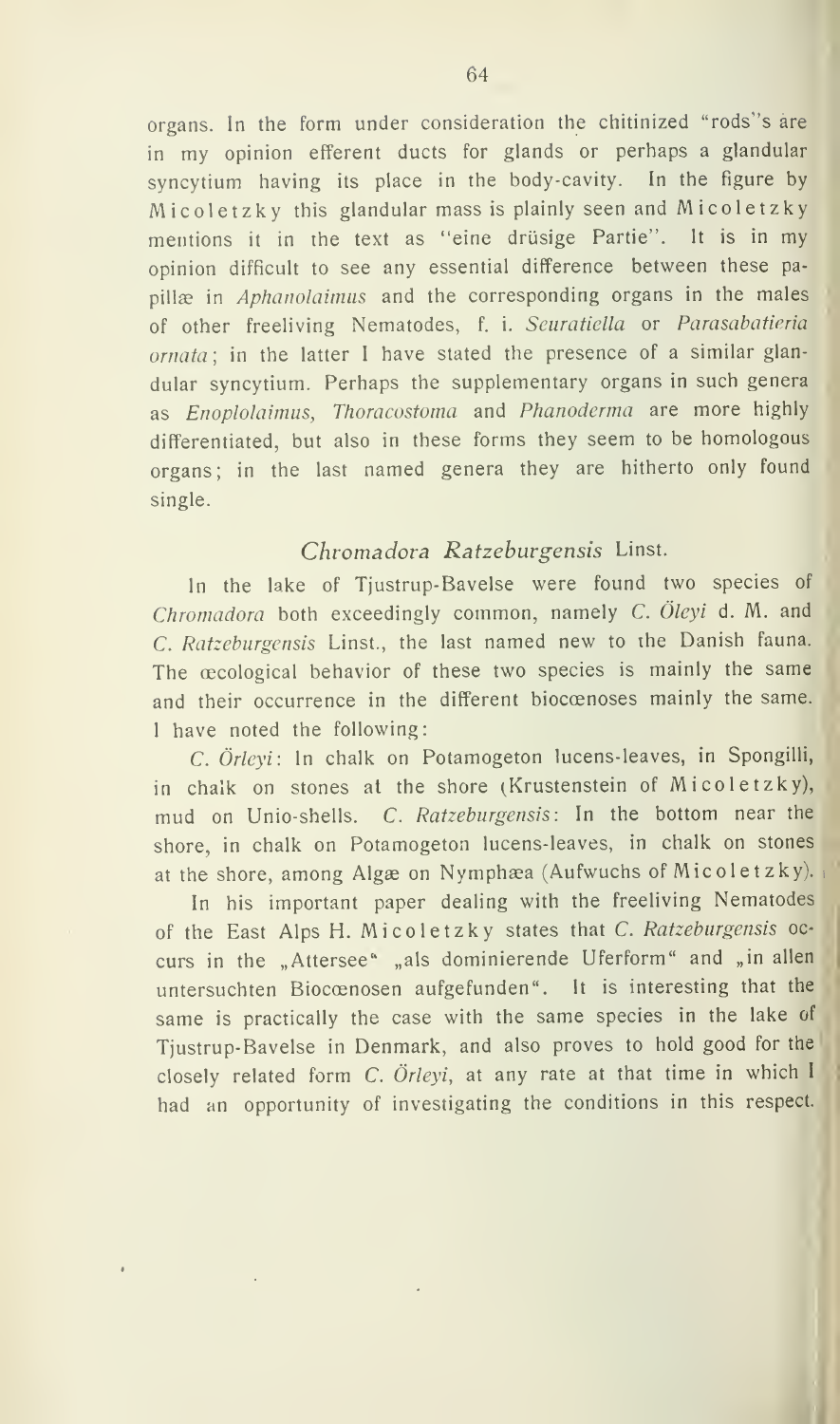### Trilobus grandipapillatus Brakenhoff.

Last year in the month of July I secured a male of this form near Frederiksdal at the border of the lake of Furesø. It was taken in coarse sand on grass-roots about one m from the edge of the water. It is a rather small specimen but fully sexually developed. In preserved condition it has rolled up the foremost part of the body leaving only the hind-part with the papillæ and the tail stretched out. On account of this faet <sup>I</sup> have not been able to measure with any certainty the length of the animal; <sup>I</sup> estimate it to about 1,3 mm. On the other side it was easy to measure the lengh of the tail and the distances between the papillæ. The length of the tail makes 160  $\mu$ .

|                     |                                   |                                                                                                                                         | From the anal aperture to the first (hindmost) papilla 48 $\mu$ . |         |  |
|---------------------|-----------------------------------|-----------------------------------------------------------------------------------------------------------------------------------------|-------------------------------------------------------------------|---------|--|
|                     | - first papilla                   | $\label{eq:1} \begin{aligned} \text{supp} \, \mathcal{L}_{\text{max}}(\mathbf{x}) = \mathcal{L}_{\text{max}}(\mathbf{x}) \end{aligned}$ | second                                                            | $-39$ - |  |
| and the contract of | $second -$                        | $\frac{1}{2}$                                                                                                                           | third                                                             | $-54$   |  |
|                     | third $-$                         | $\overline{\phantom{a}}$                                                                                                                | fourth                                                            | $-39$ . |  |
|                     | fourth $-$                        |                                                                                                                                         | fifth                                                             | $-39$ . |  |
|                     | fifth<br>$\overline{\phantom{a}}$ |                                                                                                                                         | sixth                                                             | $33 -$  |  |

Compared with the measurements of Brakenhoff and Micoletzky, who found the species under consideration in the East- Alps and in Bukowina, it is worth noticing that there is relatively not so great a distance between the second and third papilla in the Danish specimen as in the above mentioned. The specimen from Germany taken by Brakenhoff seems in this respect to agree with the East-European form, taken by Micoletzky. Another feature which is common to the Eastern and German forms but which does not hold good for the Danish specimen is the faet, that the foremost papilla is much smaller than the other ones. In the Danish specimen all six papillæ are of about the same size, c. 15  $\mu$ . Brakenhoff indicates 24  $\mu$  as average size for the four papillæ save the hindmost and the foremost. It may appear that this is very much compared with the dimensions of the papillæ in the specimen from Frederiksdal, but it must be remembered that the German specimen in length makes 2,5 mm, the Danish only c. 1,3. Micoletzky indicates a size which is  $\frac{1}{2} - \frac{1}{2}$ , of the body-width: in the Danish specimen the same proportion makes

Vidensk. Medd. fra Dansk naturh. Foren. Bd. 74. 5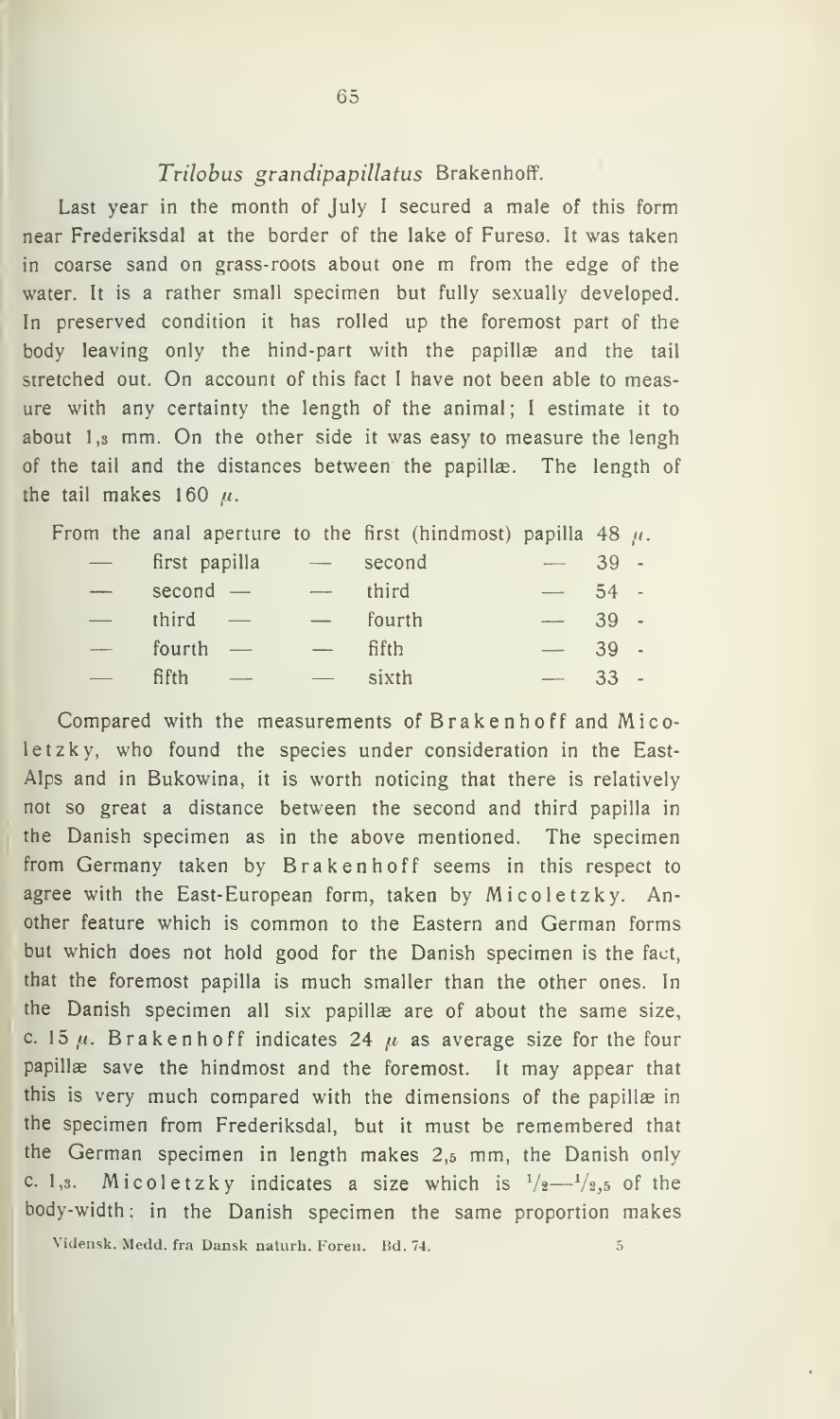$1_{2,7}$ . Thus the papillæ in the Danish specimen seem to be inconsiderably smaller.

As to the question of the specific value of ihis form <sup>I</sup> shall not venture to express any opinion on account of the lack of sufficient material: as is known Brakenhoff has established it as <sup>a</sup> new species while Micoletzky considers it as <sup>a</sup> mere variety of T. gracilis.

### Cephalobus ciliatus (v. Linst.) d. M.

This species was found in material for which <sup>1</sup> am indebted to Stud. mag. Lieberkind. It originates from <sup>a</sup> strand-meadow on the Island of Mors in the Limfjord. The locality is near the water and in winter and early spring temporarily overflowed. Mature specimens were found in May.

## Dorylaimus Leuckarti Btsli.

This species which hitherto was not observed in Denmark has proved to be rather common on roots of piants in Charlottenlund forest. near Copenhagen. It was found in moist and fat mould.

### Bibliography.

- Bastian, N. C. 1865. Monograph on the Anguillulidæ, or free Nematoids, Marine, Land, and Freshwater. Trans. Linn. Soc. London XXV.
- Brakenhoff, H. 1913. Nematodenfauna des nordwestdeutschen Flachlandes. Abh. Nat. Ver. Brem. Bd. XXII, H. 2.
- V. Daday, E. 1898. Die freilebenden Nematoden Ungarns, Zool. Jahrb. Bd. 10. Syst.
- Ditlevsen. Hj. 1911. Danish freeliving Nematodes. Vid. Medd. Naturh. Foren. København. Vol. 63.<br>1919. Marine free-living Nematodes from Danish waters. Vid.
	- Medd. Dansk Naturh. Foren. Vol. 70.
- de Man. J. G. 1884. Die, frei in der reinen Erde und im sussen Wasser lebenden Nematoden der Niederlåndischen Fauna. Leiden.
- Micoletzky, Heinrich. 1914. Freilebende Süsswasser-Nematoden der
	- Ost-Alpen, Zool. Jahrb. Bd. 36. Syst.<br>1917. Freilebende Süsswasser-Nematoden der Bukowina. Zool. Jahrb. Bd. 40. Syst.

J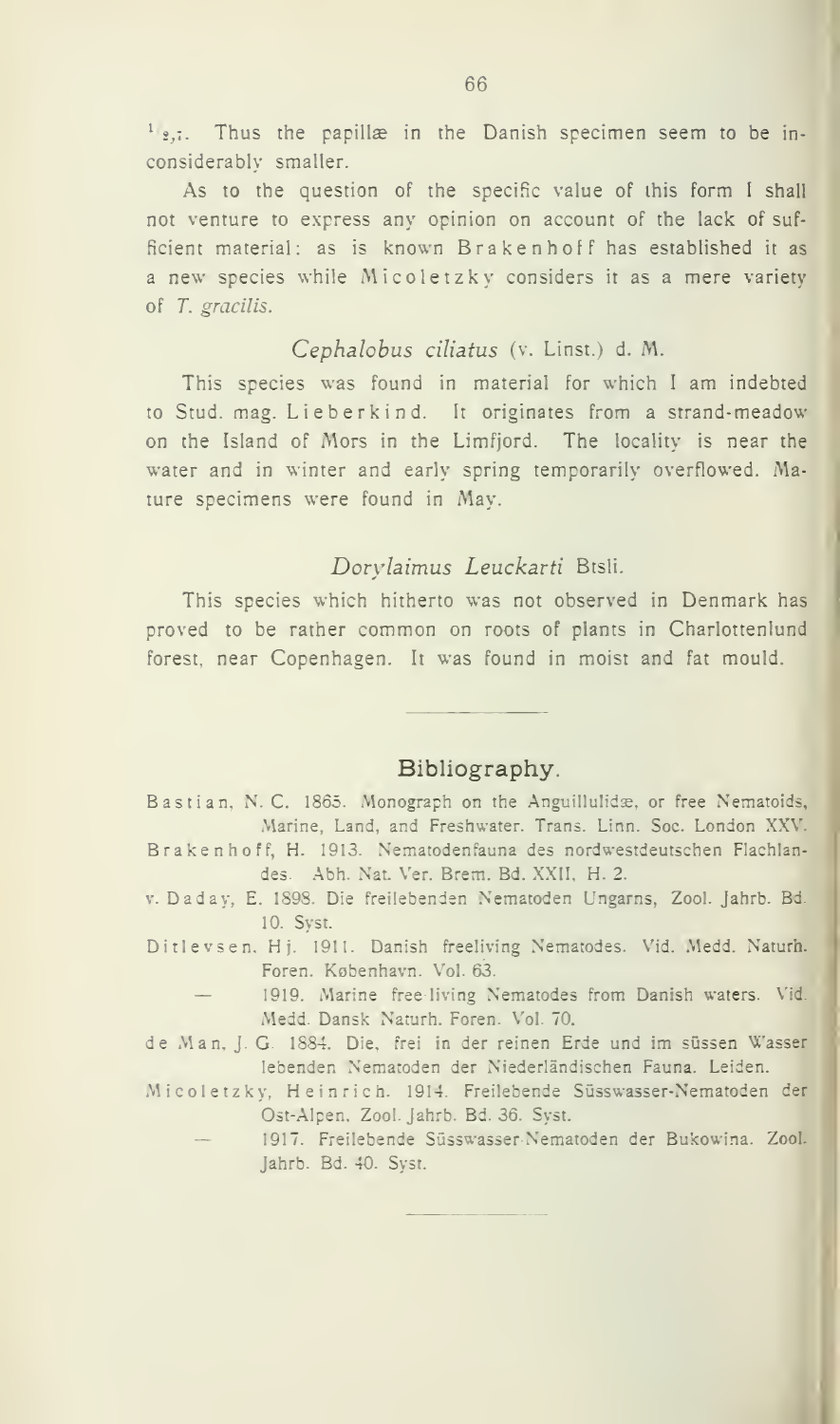### Explanation of the Plate II.

- Fig. 1. Krampia acropora n. g. n. sp. Front end. Winkel Homog. Imm. 2, mm. Comp. Oc. 4.
- 
- mm. Comp. Comp. Comp. Comp. Comp. Comp. Comp. Comp. Comp. Oc. 4. Assume and part of male specimen. Winkel Homog. Imm. 2.1 mm. Comp. Oc. 4.
- $-4$ . Seuratiella pellucida n. sp. Front end. Zeiss Apochr. 2 mm Comp.<br>Oc. 4.
- 5. Krampia acropora n. g. n. sp. Hind part of male specimen. Winkel Homog. Imm. 2,s mm. Comp. Oc. 4.<br>
- 6. Oncholaimus skawensis n. sp. Front end. Winkel Homog. Imm. 2,1
- mm. Comp. Oc. 4.<br>— 7. Seuratiella pellucida n. sp. Spicular apparatus and supplementary or-
- gans. Zeiss Apochr. 2 mm. Comp. Oc. 4.<br>
 8. Seuratiella pellucida n. sp. Hind part of male specimen.

\_\_\_\_\_\_\_\_\_\_\_

26—8—1921.